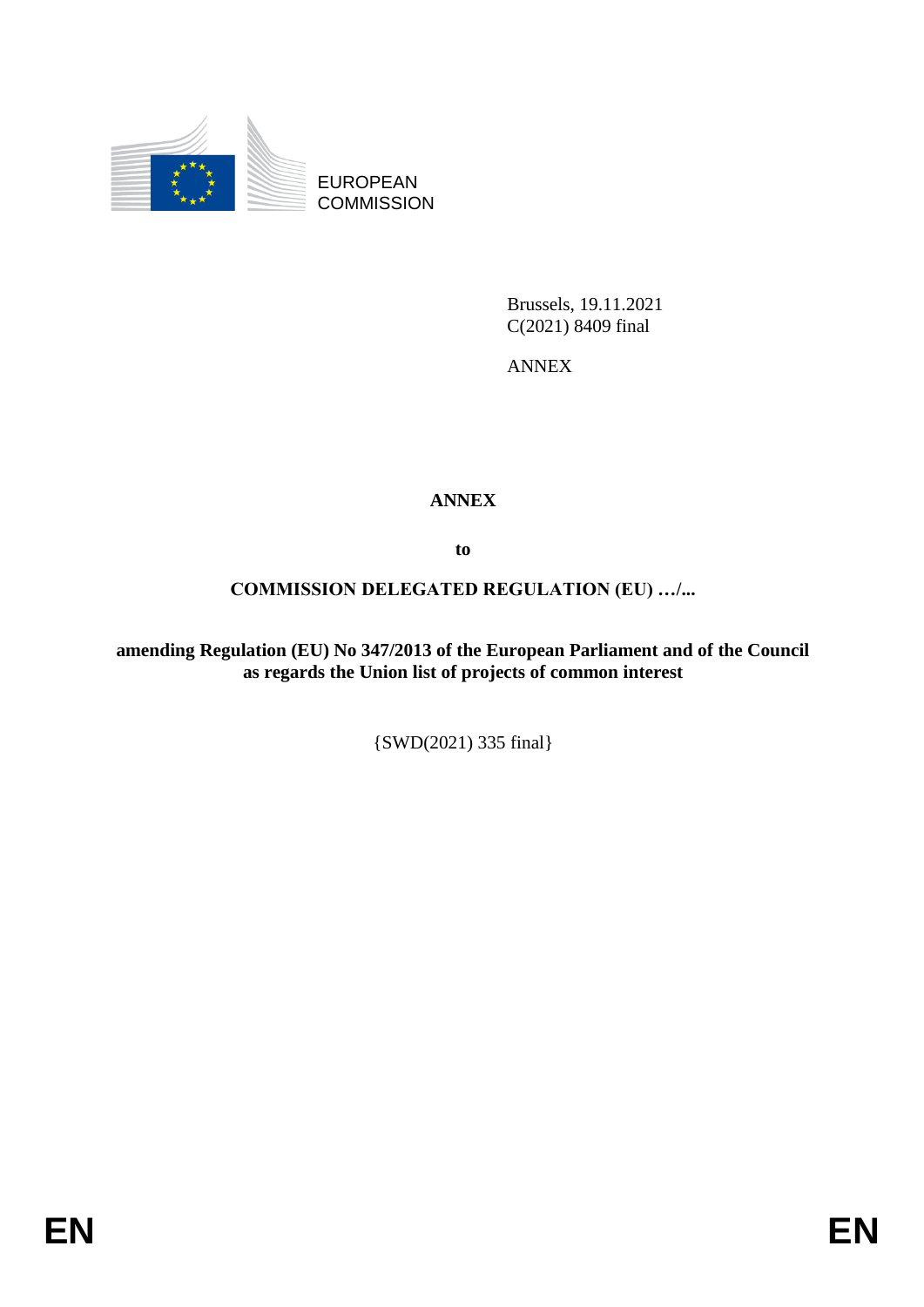# **ANNEX**

Annex VII to Regulation (EU) No 347/2013 is replaced by the following:

"Annex VII

# **THE UNION LIST OF PROJECTS OF COMMON INTEREST ('UNION LIST'),**

## **referred to in Article 3(4)**

#### **A. PRINCIPLES APPLIED IN ESTABLISHING THE UNION LIST**

(1) Clusters of PCIs

Some PCIs form part of a cluster because of their interdependent, potentially competing or competing nature. The following types of cluster of PCIs are established:

- a **cluster of interdependent PCIs** is defined as a "Cluster X, including the following PCIs:". Such cluster has been formed to identify PCIs that are all needed to address the same bottleneck across country borders and provide synergies if implemented together. In this case, all the PCIs have to be implemented to realise the EU-wide benefits;
- a **cluster of potentially competing PCIs** is defined as a "Cluster X, including one or more of the following PCIs:". Such cluster reflects an uncertainty around the extent of the bottleneck across country borders. In this case, not all the PCIs included in the cluster have to be implemented. It is left to the market to determine whether one, several or all PCIs are to be implemented, subject to the necessary planning, permit and regulatory approvals. The need for PCIs shall be reassessed in a subsequent PCI identification process, including with regard to the capacity needs; and
- a **cluster of competing PCIs** is defined as a "Cluster X, including one of the following PCIs:". Such cluster addresses the same bottleneck. However, the extent of the bottleneck is more certain than in the case of a cluster of potentially competing PCIs, and therefore only one PCI has to be implemented. It is left to the market to determine which PCI is to be implemented, subject to the necessary planning, permit and regulatory approvals. Where necessary, the need for PCIs shall be reassessed in a subsequent PCI identification process.

All PCIs are subject to the same rights and obligations established under Regulation (EU) No 347/2013.

(2) Treatment of substations and compressor stations

Substations and back-to-back electricity stations and gas compressor stations are considered as parts of PCIs if they are geographically located on transmission lines. Substations, back-to-back stations and compressor stations are considered as stand-alone PCIs and are explicitly listed on the Union list if their geographical location is different from transmission lines. They are subject to the rights and obligations laid down in Regulation (EU) No 347/2013.

- (3) Projects that are no longer considered PCIs and projects that became part of other PCIs
- Several projects included in the Union lists established by Regulation (EU) No 1391/2013, Regulation (EU) No 2016/89, Regulation (EU) No 2018/540 and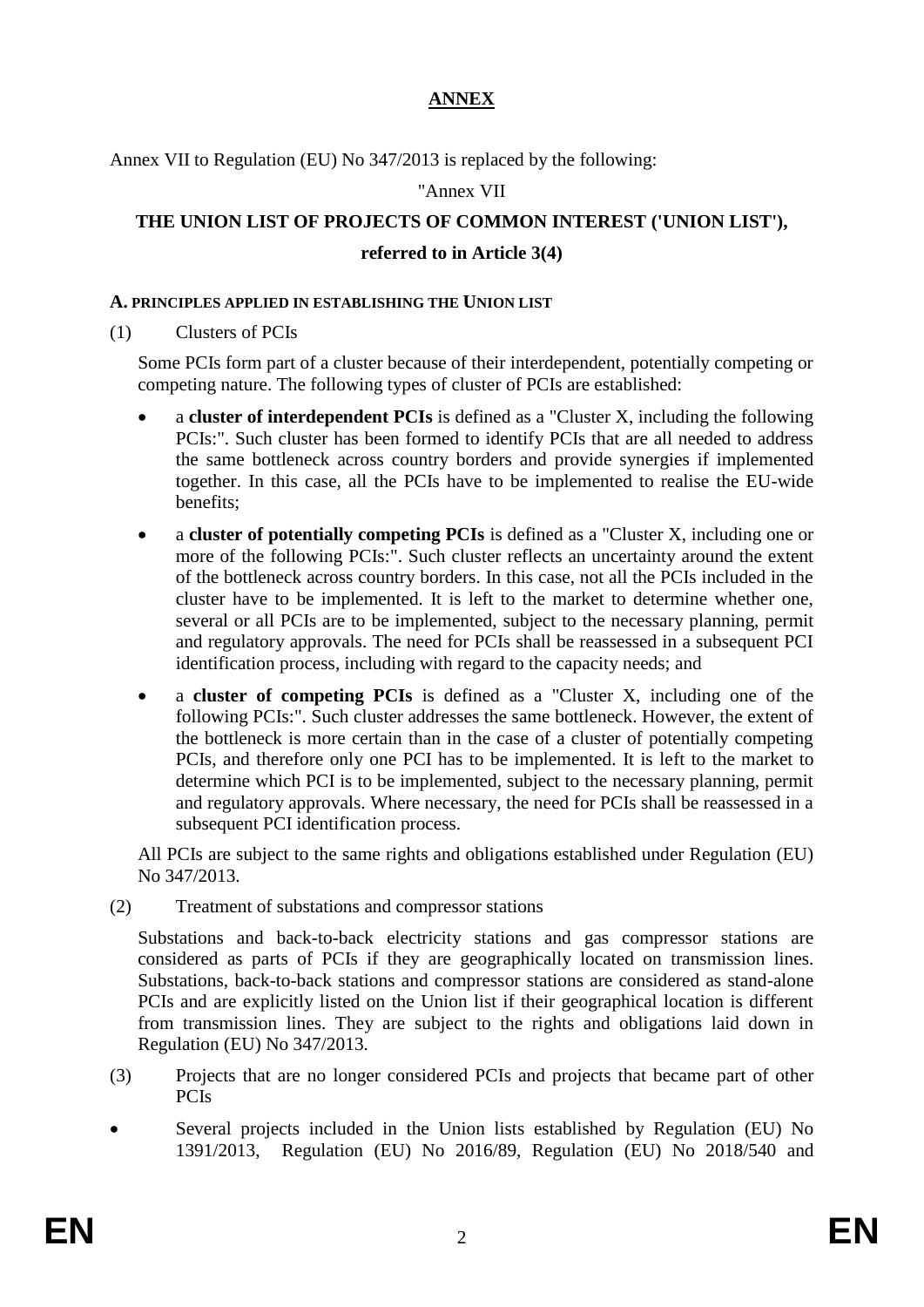Regulation (EU) No 2020/389 are no longer considered PCIs for one or more of the following reasons:

- the project has already been commissioned or will be commissioned by March of 2022and so it would not benefit from the provisions of Regulation (EU) No 347/2013;
- according to new data the project does not satisfy the general criteria;
- a promoter has not re-submitted the project in the selection process for this Union list;
- a Member State to whose territory the project relates has not granted its approval; or
- the project was ranked lower than other candidate PCIs in the selection process.

These projects (with the exception of the projects commissioned or to be commissioned by March 2022) may be considered for inclusion in the next Union list if the reasons for non-inclusion in the current Union list no longer apply.

Such projects are not PCIs, but are listed for reasons of transparency and clarity with their original PCI numbers in Annex VII(C) as "**Projects no longer considered PCIs"**.

• Furthermore, some projects included in the Union lists established by Regulation (EU) No 1391/2013 and Regulation (EU) No 2016/89 became during their implementation process integral parts of other (clusters of) PCIs.

Such projects are no longer considered independent PCIs, but are listed for reasons of transparency and clarity with their original PCI numbers in Annex VII(C) as "**Projects that are now integral parts of other PCIs".**

# **B. THE UNION LIST OF PROJECTS OF COMMON INTEREST**

| No.  | Definition                                                                                                                                                                 |
|------|----------------------------------------------------------------------------------------------------------------------------------------------------------------------------|
| 1.6  | France — Ireland interconnection between La Martyre (FR) and Great Island or Knockraha<br>(IE) [currently known as "Celtic Interconnector"]                                |
| 1.19 | One or more hubs in the North Sea with interconnectors to bordering North Sea countries<br>(Denmark, Germany, Netherlands) [currently known as "North Sea Wind Power Hub"] |
| 1.21 | Green Hydrogen Hub Compressed Air Storage (DK)                                                                                                                             |

#### (1) Priority Corridor Northern Seas Offshore Grid ("NSOG")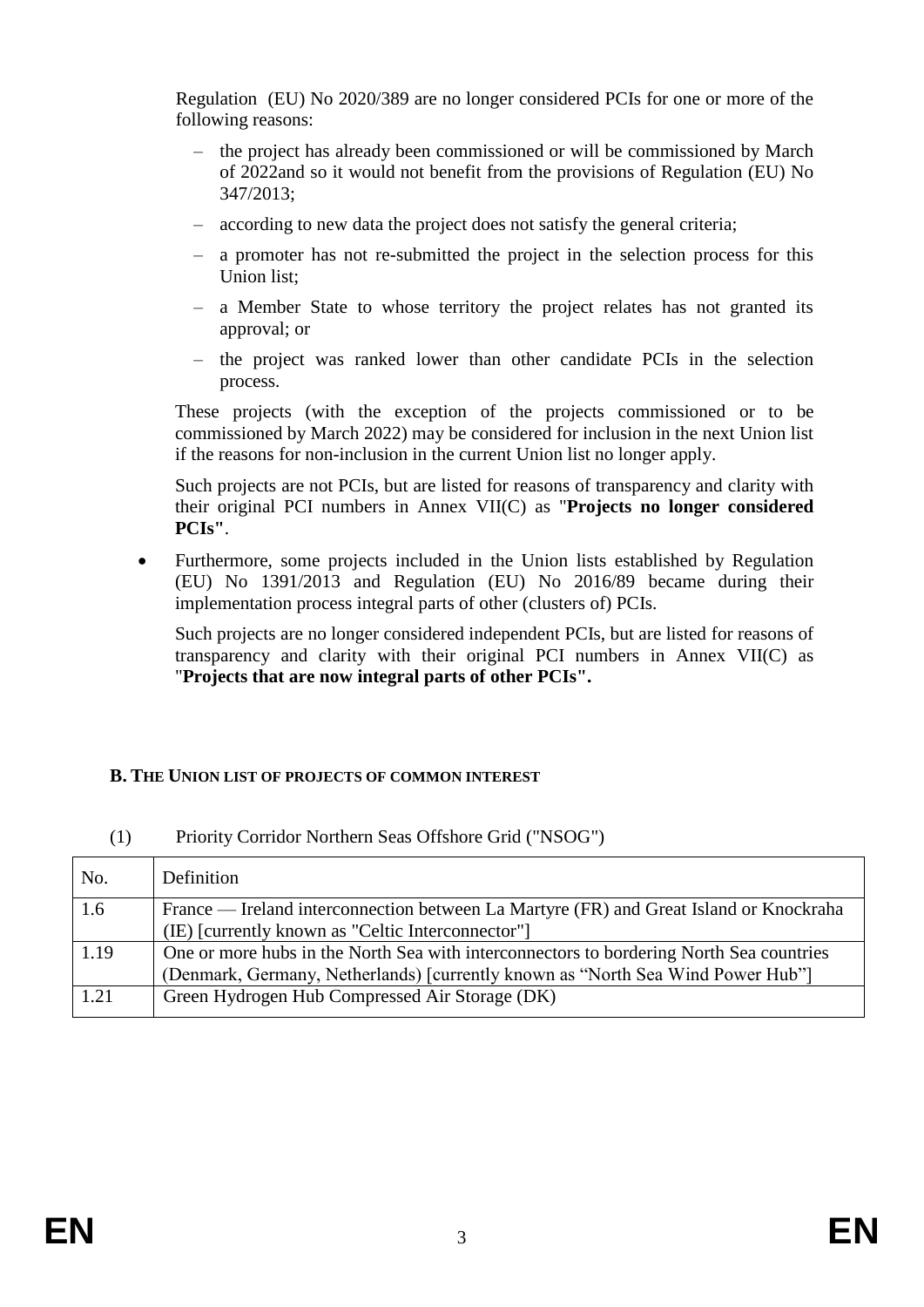# (2) Priority Corridor North-South Electricity Interconnections in Western Europe ("NSI West Electricity")

| No.  | Definition                                                                                                                                                                                                                                                                                                                       |
|------|----------------------------------------------------------------------------------------------------------------------------------------------------------------------------------------------------------------------------------------------------------------------------------------------------------------------------------|
| 2.4  | Interconnection between Codrongianos (IT), Lucciana (Corsica, FR) and Suvereto (IT)<br>[currently known as "SACOI 3"]                                                                                                                                                                                                            |
| 2.7  | Interconnection between Aquitaine (FR) and the Basque country (ES) [currently known as<br>"Biscay Gulf"]                                                                                                                                                                                                                         |
| 2.9  | Internal line between Osterath and Philippsburg (DE) to increase capacity at western borders<br>[currently known as "Ultranet"]                                                                                                                                                                                                  |
| 2.10 | Internal line between Brunsbüttel/Wilster and Großgartach/ Bergrheinfeld-West (DE) to<br>increase capacity at northern and southern borders [currently known as "Suedlink"]                                                                                                                                                      |
| 2.14 | Interconnection between Thusis/Sils (CH) and Verderio Inferiore (IT) [currently known as<br>"Greenconnector"]                                                                                                                                                                                                                    |
| 2.16 | Cluster of internal lines in Portugal, including the following PCIs:<br>2.16.1 Internal line between Pedralva and Sobrado (PT), formerly designated Pedralva and<br>Alfena (PT)<br>2.16.3 Internal line between Vieira do Minho, Ribeira de Pena and Feira (PT), formerly<br>designated Frades B, Ribeira de Pena and Feira (PT) |
| 2.17 | Portugal — Spain interconnection between Beariz — Fontefría (ES), Fontefria (ES) — Ponte<br>de Lima (PT) (formerly Vila Fria / Viana do Castelo) and Ponte de Lima — Vila Nova de<br>Famalicão (PT) (formerly Vila do Conde) (PT), including substations in Beariz (ES),<br>Fontefría (ES) and Ponte de Lima (PT)                |
| 2.18 | Capacity increase of hydro-pumped electricity storage in Kaunertal, Tyrol (AT)                                                                                                                                                                                                                                                   |
| 2.23 | Internal lines at the Belgian north border between Zandvliet and Lillo-Liefkenshoek<br>(BE), and between Liefkenshoek and Mercator, including a substation in Lillo (BE) [currently<br>known as "BRABO $II + III$ "]                                                                                                             |
| 2.27 | 2.27.1 Interconnection between Aragón (ES) and Atlantic Pyrenees (FR) [currently known as<br>"Pyrenean crossing 2"]<br>2.27.2 Interconnection between Navarra (ES) and Landes (FR) [currently known as<br>"Pyrenean crossing 1"]                                                                                                 |
| 2.28 | 2.28.2 Hydro-pumped electricity storage Navaleo (ES)<br>2.28.5 Purifying - Pumped Hydroelectric Energy Storage Velilla del Río Carrión (ES)                                                                                                                                                                                      |
| 2.29 | Hydroelectric Power Station Silvermines (IE)                                                                                                                                                                                                                                                                                     |
| 2.30 | Hydro-pumped electricity storage Riedl (DE)                                                                                                                                                                                                                                                                                      |
| 2.31 | Cluster of internal lines in Germany, including the following PCIs:<br>2.31.1 Internal line between Emden-East to Osterath to increase capacity from Northern<br>Germany to the Rhineland                                                                                                                                        |
|      | 2.31.2 Internal lines between Heide/West to Polsum to increase capacity from Northern<br>Germany to the Ruhr-Area to increase capacity from Northern Germany to the Ruhr-Area                                                                                                                                                    |
|      | 2.31.3 Internal lines between Wilhelmshaven to Uentrop to increase capacity from Northern<br>Germany to the Ruhr-Area                                                                                                                                                                                                            |
| 2.32 | Interconnection between Lonny (FR) and Gramme (BE)                                                                                                                                                                                                                                                                               |
| 2.33 | Interconnection between Sicily (IT and Tunisia node (TU) [currently known as "ELMED"]<br>(No. 3.27 on the fourth PCI list)                                                                                                                                                                                                       |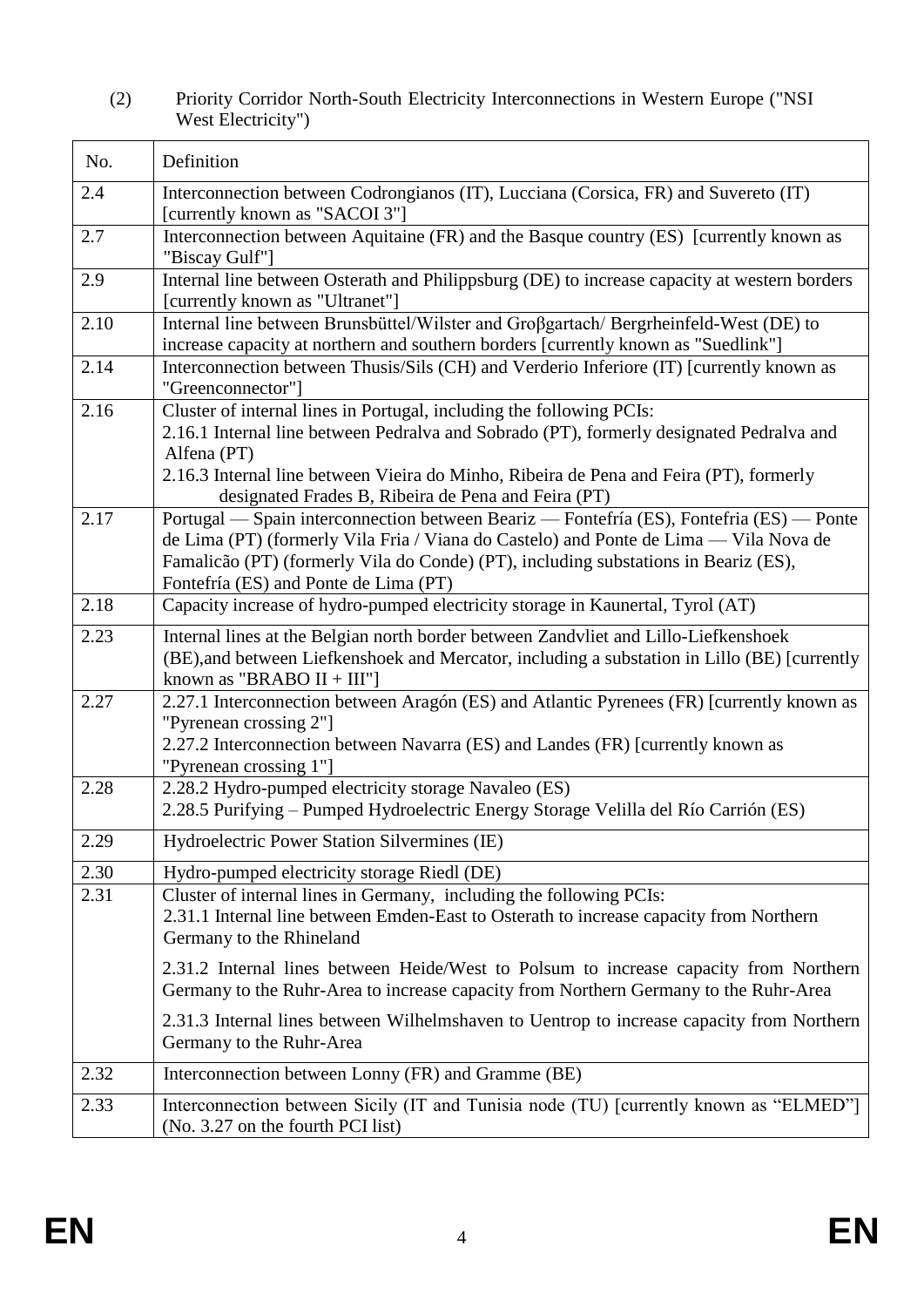(3) Priority Corridor North-South Electricity Interconnections in Central Eastern and South Europe ("NSI East Electricity")

| No.  | Definition                                                                               |
|------|------------------------------------------------------------------------------------------|
| 3.1  | Cluster Austria — Germany, including the following PCIs:                                 |
|      | 3.1.1 Interconnection between St. Peter (AT) and Isar (DE)                               |
|      | 3.1.2 Internal line between St. Peter and Tauern (AT)                                    |
|      | 3.1.4 Internal line between Westtirol and Zell-Ziller (AT)                               |
| 3.10 | Cluster Israel — Cyprus — Greece [currently known as "EUROASIA Interconnector"],         |
|      | including the following PCIs:                                                            |
|      | 3.10.1 Interconnection between Hadera (IL) and Kofinou (CY)                              |
|      | 3.10.2 Interconnection between Kofinou (CY) and Korakia, Crete (EL)                      |
| 3.11 | Cluster of internal lines in Czechia, including the following PCIs:                      |
|      | 3.11.1 Internal line between Vernerov and Vitkov (CZ)                                    |
|      | 3.11.2 Internal line between Vitkov and Prestice (CZ)                                    |
|      | 3.11.3 Internal line between Prestice and Kocin (CZ)                                     |
|      | 3.11.4 Internal line between Kocin and Mirovka (CZ)                                      |
| 3.12 | Internal line in Germany between Wolmirstedt and Isarto increase internal North-South    |
|      | transmission capacity [currently known as SuedOstLink]                                   |
| 3.14 | Internal reinforcements in Poland [part of the cluster currently known as "GerPol Power  |
|      | Bridge"], including the following PCIs:                                                  |
|      | 3.14.2 Internal line between Krajnik and Baczyna (PL)                                    |
|      | 3.14.3 Internal line between Mikułowa and Świebodzice (PL)                               |
|      | 3.14.4 Internal line between Baczyna and Plewiska (PL)                                   |
| 3.22 | Cluster Romania — Serbia [currently known as "Mid Continental East Corridor"], including |
|      | the following PCIs:                                                                      |
|      | 3.22.1 Interconnection between Resita (RO) and Pancevo (RS)                              |
|      | 3.22.2 Internal line between Portile de Fier and Resita (RO)                             |
|      | 3.22.3 Internal line between Resita and Timisoara/Sacalaz (RO)                           |
|      | 3.22.4 Internal line between Arad and Timisoara/Sacalaz (RO)                             |
|      |                                                                                          |
| 3.24 | Hydro-pumped electricity storage in Amfilochia (EL)                                      |
| 3.28 | Internal line within Austria between Lienz and Obersielach                               |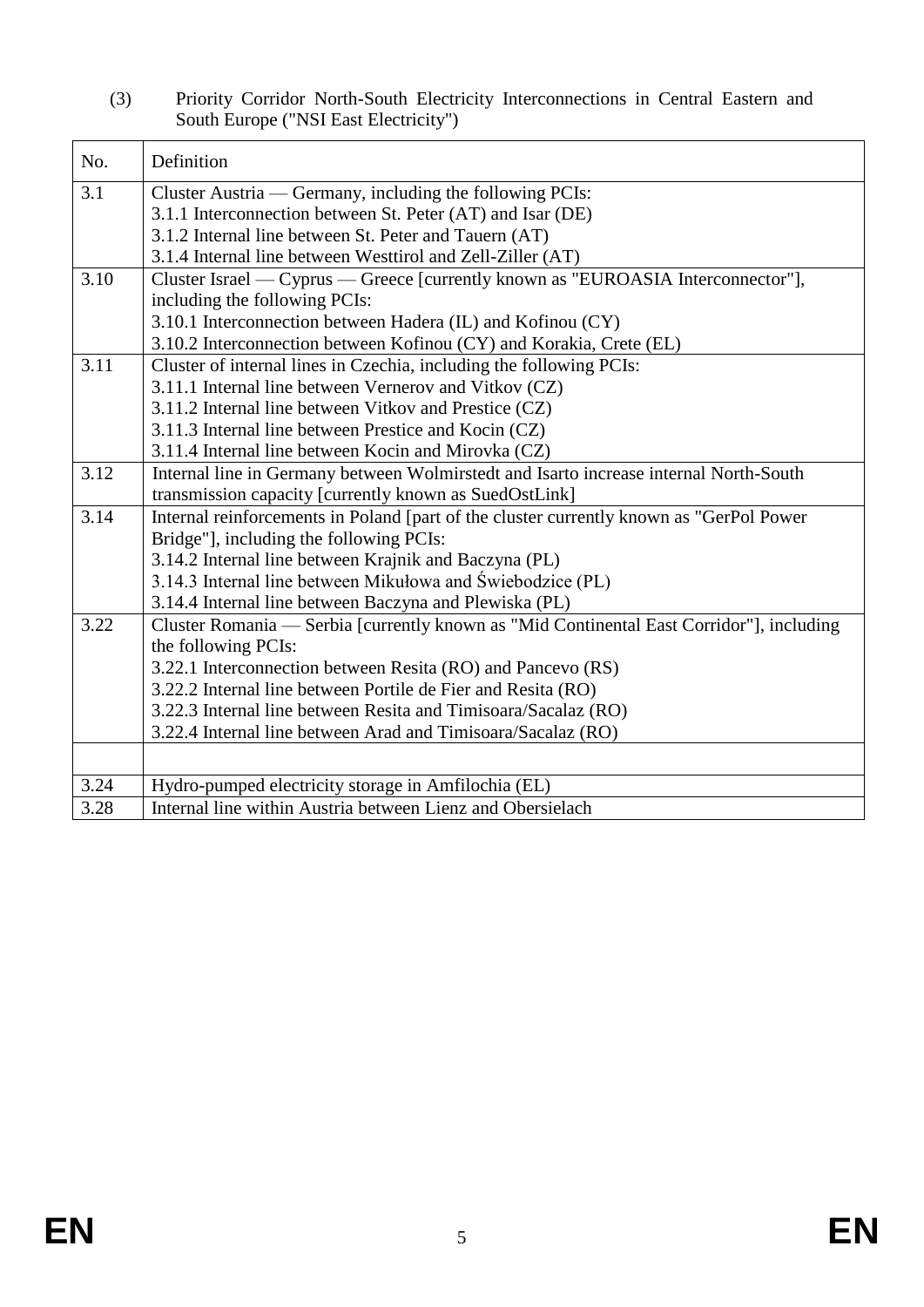| No.  | Definition                                                                                                                            |
|------|---------------------------------------------------------------------------------------------------------------------------------------|
| 4.4  | 4.4.2 Internal line between Ekhyddan and Nybro/Hemsjö (SE)                                                                            |
| 4.5  | 4.5.2 Internal line between Stanisławów and Ostrołęka(PL)                                                                             |
| 4.6  | Hydro-pumped electricity storage in Estonia                                                                                           |
| 4.8  | Integration and synchronisation of the Baltic States' electricity system with the European<br>networks, including the following PCIs: |
|      | 4.8.1 Interconnection between Tartu (EE) and Valmiera (LV)                                                                            |
|      | 4.8.2 Internal line between Balti and Tartu (EE)                                                                                      |
|      | 4.8.3 Interconnection between Tsirguliina (EE) and Valmiera (LV)                                                                      |
|      | 4.8.4 Internal line between Viru and Tsirguliina (EE)                                                                                 |
|      | 4.8.7 Internal line between Paide and Sindi (EE)                                                                                      |
|      | 4.8.8 Internal line between Vilnius and Neris (LT)                                                                                    |
|      | 4.8.9 Further infrastructure aspects related to the implementation of the synchronisation of the                                      |
|      | Baltic States' system with the continental European network                                                                           |
|      | 4.8.10 Interconnection between Lithuania and Poland [currently known as "Harmony Link"]                                               |
|      | 4.8.13 New 330kV Mūša substation (LT)                                                                                                 |
|      | 4.8.14 Internal line between Bitenai and KHAE (LT)<br>4.8.15 New 330kV Darbėnai substation (LT)                                       |
|      | 4.8.16 Internal line between Darbenai and Bitenai (LT)                                                                                |
|      | 4.8.18 Internal line between Dunowo and Żydowo Kierzkowo (PL)                                                                         |
|      | 4.8.19 Internal line between Piła Krzewina and Żydowo Kierzkowo (PL)                                                                  |
|      | 4.8.20 Internal line between Krajnik and Morzyczyn (PL)                                                                               |
|      | 4.8.21 Internal line between Morzyczyn-Dunowo-Słupsk-Żarnowiec (PL)                                                                   |
|      | 4.8.22 Internal line between Żarnowiec-Gdańsk/Gdańsk Przyjaźń-Gdańsk Błonia (PL)                                                      |
|      | 4.8.23 Synchronous condensers providing inertia, voltage stability, frequency stability and                                           |
|      | short-circuit power in Lithuania, Latvia and Estonia                                                                                  |
| 4.10 | Cluster Finland - Sweden [currently known as "Third interconnection Finland - Sweden"],                                               |
|      | including the following PCIs:                                                                                                         |
|      | 4.10.1 Interconnection between northern Finland and northern Sweden                                                                   |
|      | 4.10.2 Internal line between Keminmaa and Pyhänselkä (FI)                                                                             |
| 4.11 | Interconnection between Latvia and Sweden via Gotland [currently known as "LaSGo Link"]                                               |

# (4) Priority Corridor Baltic Energy Market Interconnection Plan ("BEMIP Electricity")

#### (5) Priority Corridor North-South Gas Interconnections in Western Europe ("NSI West Gas")

| No. | Definition                                                                                                       |
|-----|------------------------------------------------------------------------------------------------------------------|
|     | $\mid$ 5.19 $\mid$ Connection of Malta to the European gas network — pipeline interconnection with Italy at Gela |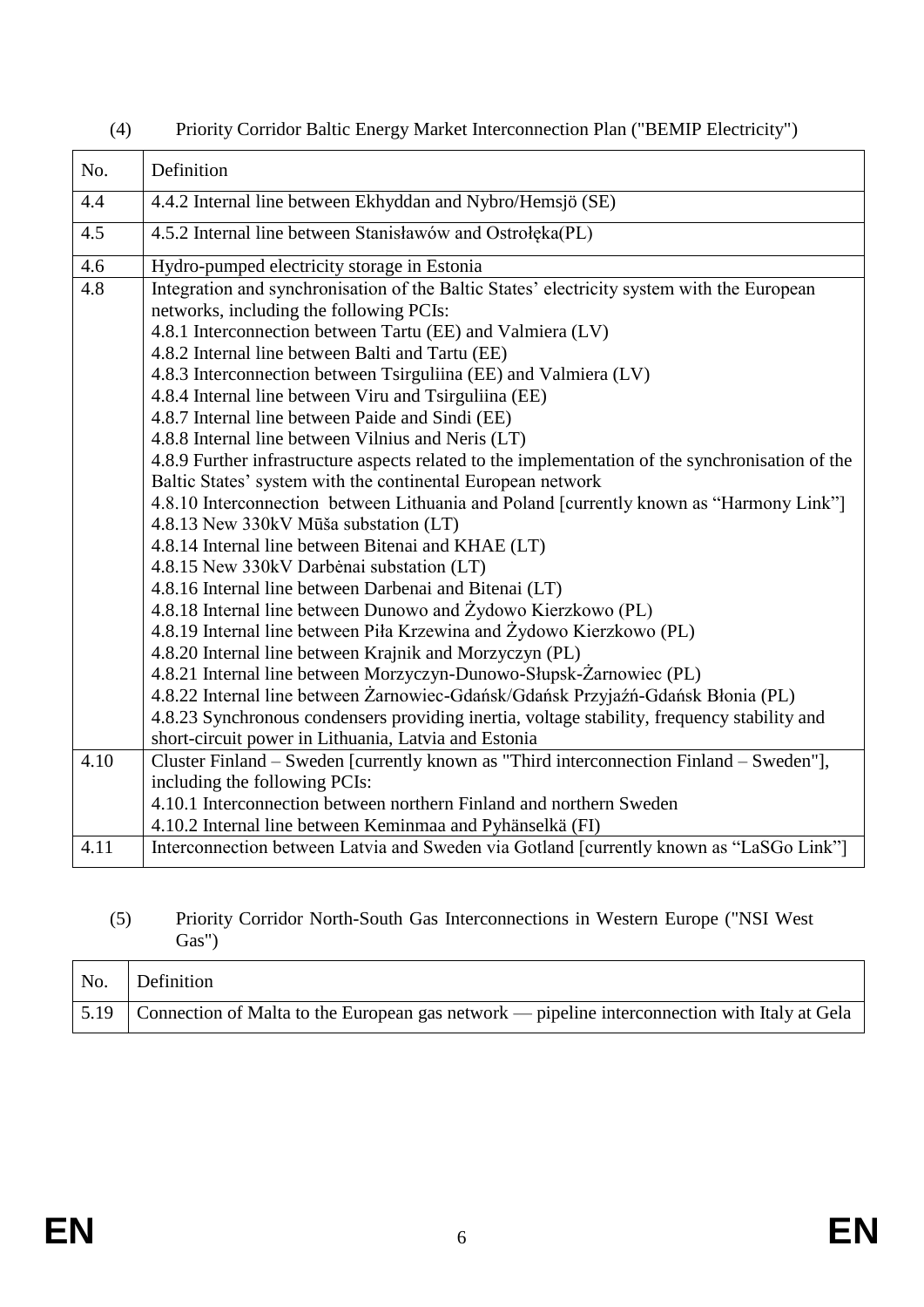| (6) | Priority Corridor North-South Gas Interconnections in Central Eastern and South |
|-----|---------------------------------------------------------------------------------|
|     | Eastern Europe ("NSI East Gas")                                                 |

| No.  | Definition                                                                                        |
|------|---------------------------------------------------------------------------------------------------|
| 6.2  | 6.2.13 Development and enhancement of transmission capacity of Slovak-Hungarian<br>interconnector |
| 6.8  | Cluster of infrastructure development and enhancement enabling the Balkan Gas Hub, including      |
|      | the following PCIs:                                                                               |
|      | 6.8.1 Interconnection Greece — Bulgaria [currently known as "IGB"] between Komotini (EL)          |
|      | and Stara Zagora (BG) and compressor station at Kipi (EL)                                         |
|      | 6.8.2 Rehabilitation, modernization and expansion of the Bulgarian transmission system            |
|      | 6.8.3 Gas interconnection Bulgaria - Serbia [currently known as "IBS"]                            |
| 6.20 | Cluster increase storage capacity in South-Eastern Europe, including one or more of the           |
|      | following PCIs:                                                                                   |
|      | 6.20.2 Chiren UGS expansion (BG)                                                                  |
|      | 6.20.3 South Kavala UGS facility and metering and regulating station (EL)                         |
|      |                                                                                                   |
|      | and one of the following PCIs:<br>6.20.4 Depomures storage in Romania                             |
|      | 6.20.7 Bilciuresti underground gas storage                                                        |
| 6.24 | Capacity increase between Romania and Hungary (currently known as "ROHU/BRUA") to                 |
|      | enable bidirectional capacity of of 4.4 bcm/a, and including new resources from the Black Sea:    |
|      |                                                                                                   |
|      | 6.24.4 ROHU/BRUA $-2nd$ phase, including:                                                         |
|      | - Expansion of the transmission capacity in Romania from Recas to Horia towards                   |
|      | Hungary up to 4.4 bcm/a and expansion of the compressor stations in Podisor, Bibesti              |
|      | and Jupa                                                                                          |
|      | - Black Sea shore — Podișor (RO) pipeline for taking over the Black sea gas                       |
|      | - Romanian-Hungarian reverse flow: Hungarian section 2 <sup>nd</sup> stage compressor station at  |
|      | Csanádpalota (HU)                                                                                 |
| 6.26 | 6.26.1 Cluster Croatia - Slovenia at Rogatec, including:                                          |
|      | - Interconnection Croatia — Slovenia (Lučko — Zabok - Rogatec)                                    |
|      | - Compressor station Kidričevo, 2nd phase of upgrade (SI)                                         |
|      | - Upgrade of Rogatec interconnection                                                              |
| 6.27 | LNG Gdansk (PL)                                                                                   |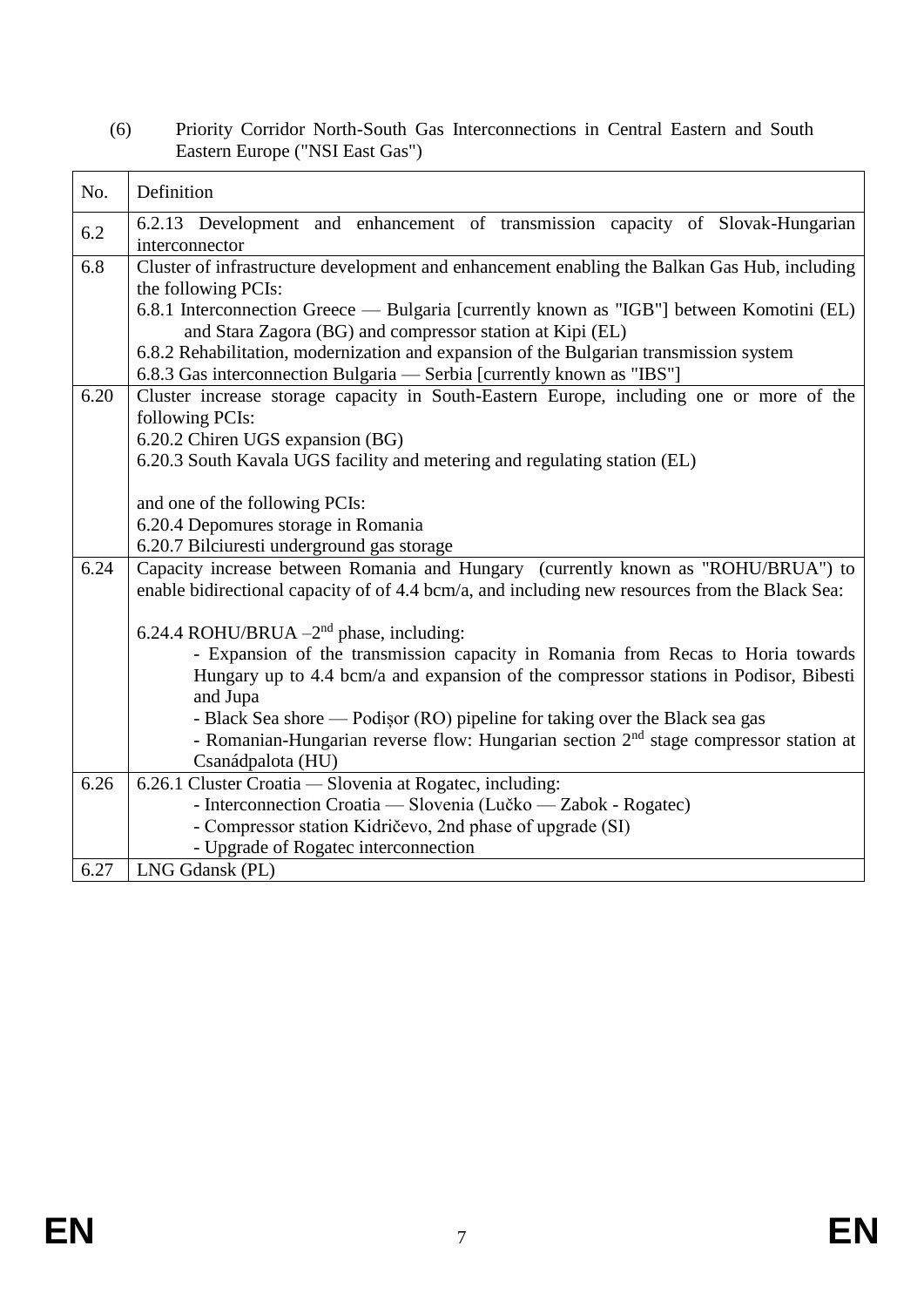| No. | Definition                                                                                                                                                                                                                                                                                                                                                                                                                                              |
|-----|---------------------------------------------------------------------------------------------------------------------------------------------------------------------------------------------------------------------------------------------------------------------------------------------------------------------------------------------------------------------------------------------------------------------------------------------------------|
| 7.3 | PCI Cluster infrastructure to bring new gas from the East Mediterranean gas reserves,<br>including:<br>7.3.1 Pipeline from the East Mediterranean gas reserves to Greece mainland via Cyprus and<br>Crete [currently known as "EastMed Pipeline"], with metering and regulating station at<br>Megalopoli                                                                                                                                                |
|     | and dependent on it the following PCIs:<br>7.3.3 Offshore gas pipeline connecting Greece and Italy [currently known as "Poseidon"<br>Pipeline"]<br>7.3.4 Reinforcement of internal transmission capacities in Italy, including reinforcement of the<br>South-North internal transmission capacities [currently known as "Adriatica Line"] and<br>reinforcement of internal transmission capacities in Apulia region [Matagiola - Massafra]<br>pipeline] |
| 7.5 | Development of gas infrastructure in Cyprus [currently known as "Cyprus Gas2EU"]                                                                                                                                                                                                                                                                                                                                                                        |

#### (7) Priority Corridor Southern Gas Corridor ("SGC")

## (8) Priority Corridor Baltic Energy Market Interconnection Plan in Gas ('BEMIP Gas')

| No. | Definition                                                                                     |
|-----|------------------------------------------------------------------------------------------------|
| 8.2 | Cluster infrastructure upgrade in the Eastern Baltic Sea region, including the following PCIs: |
|     | 8.2.1 Enhancement of Latvia — Lithuania interconnection                                        |
|     | 8.2.4 Enhancement of Inčukalns Underground Gas Storage (LV)                                    |
| 8.3 | Cluster infrastructure, including the following PCIs [currently known as "Baltic Pipe"]:       |
|     | 8.3.1 Reinforcement of Nybro — Poland/Denmark Interconnection                                  |
|     | 8.3.2 Poland–Denmark interconnection                                                           |

(9) Priority Corridor Oil Supply Connections in Central Eastern Europe ("OSC")

No oil projects were submitted for the Project of Common Interest list.

# No. Definition 10.4 ACON (CZ, SK) (Again COnnected Networks) fosters the integration of the Czech and the Slovak electricity markets by improving efficiency of distribution networks while increasing cross-border capacity at DSO level. 10.7 Danube InGrid (HU, SK) enhances cross-border coordination of electricity network management, with focus on smartening data collection and exchange 10.10 CARMEN (HU, RO) improves distribution network operation efficiency and service quality and enables secure electricity flows from new renewable generation. 10.11 Gabreta (CZ, DE) enhances system optimisation by retrieving and exchanging information in

# (10) Priority Thematic Area Smart Grids Deployment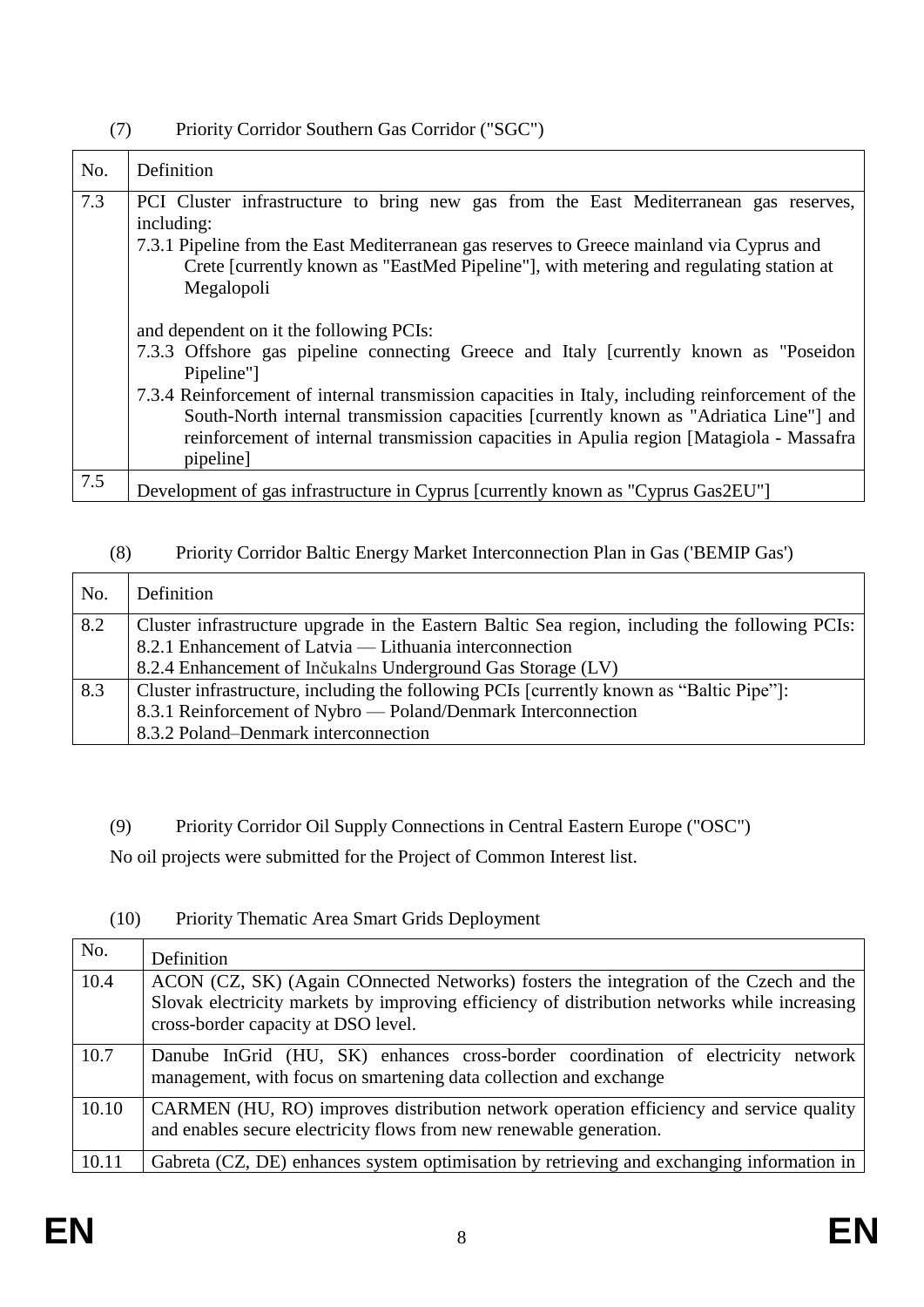|       | real time, improving metering and monitoring of the grid and more flexibility and hosting<br>capacity for renewable generation.                                                                                                               |
|-------|-----------------------------------------------------------------------------------------------------------------------------------------------------------------------------------------------------------------------------------------------|
| 10.12 | Green Switch (AT, HR, SI) optimises the utilisation of existing infrastructure and efficiently<br>integrates new technologies to increase hosting capacity, efficient integration of new loads<br>and improve quality and security of supply. |

#### (11) Priority Thematic Area Electricity Highways

No projects were double labelled as electricity highways Project of Common Interest.

#### (12) Priority Thematic Area Cross-border carbon dioxide network

| No.  | Definition                                                                                                                                                                                                                                                                                                   |
|------|--------------------------------------------------------------------------------------------------------------------------------------------------------------------------------------------------------------------------------------------------------------------------------------------------------------|
| 12.3 | CO2 Transports aims to establish infrastructure to facilitate large-scale capture, transport and<br>storage of CO2 from Rotterdam, Antwerp and the North Sea Port                                                                                                                                            |
| 12.4 | Northern lights project – a commercial $CO2$ cross-border transport connection project between<br>several European capture initiatives (United Kingdom, Ireland, Belgium, the Netherlands,<br>France, Sweden) and transport the captured CO2 by ship to a storage site on the Norwegian<br>continental shelf |
| 12.5 | Athos project proposes an infrastructure to transport CO2 from industrial areas in the<br>Netherlands and is open to receiving additional CO2 from others, such as Ireland and<br>Germany Developing an open-access cross-border interoperable high-volume transportation<br>structure is the idea.          |
| 12.7 | Aramis – cross-border CO2 transport and storage project (intake from emitters in the<br>hinterland of Rotterdam harbour area and storage to location on the Dutch continental shelf)                                                                                                                         |
| 12.8 | Dartagnan - CO2 export Multimodal HUB from Dunkirk and its hinterland (emitters from<br>the industrial cluster in the area of Dunkirk, France with storage where available in the North<br>Sea country territories)                                                                                          |
| 12.9 | Poland – EU CCS Interconnector (emitters from the industrial cluster in the area around<br>Gdansk, Poland with storage where available in the North Sea country territories)                                                                                                                                 |

#### **C. LISTS OF THE "PROJECTS NO LONGER CONSIDERED PCIS" AND OF THE "PROJECTS THAT ARE NOW INTEGRAL PARTS OF OTHER PCIS"**

#### (1) Priority Corridor Northern Seas Offshore Grid ("NSOG")

| PCI numbers of the projects no longer considered PCIs |
|-------------------------------------------------------|
| 1.1.1                                                 |
| 1.1.2                                                 |
| 1.1.3                                                 |
| 1.2                                                   |
| 1.3.1                                                 |
| 1.3.2                                                 |
| 41                                                    |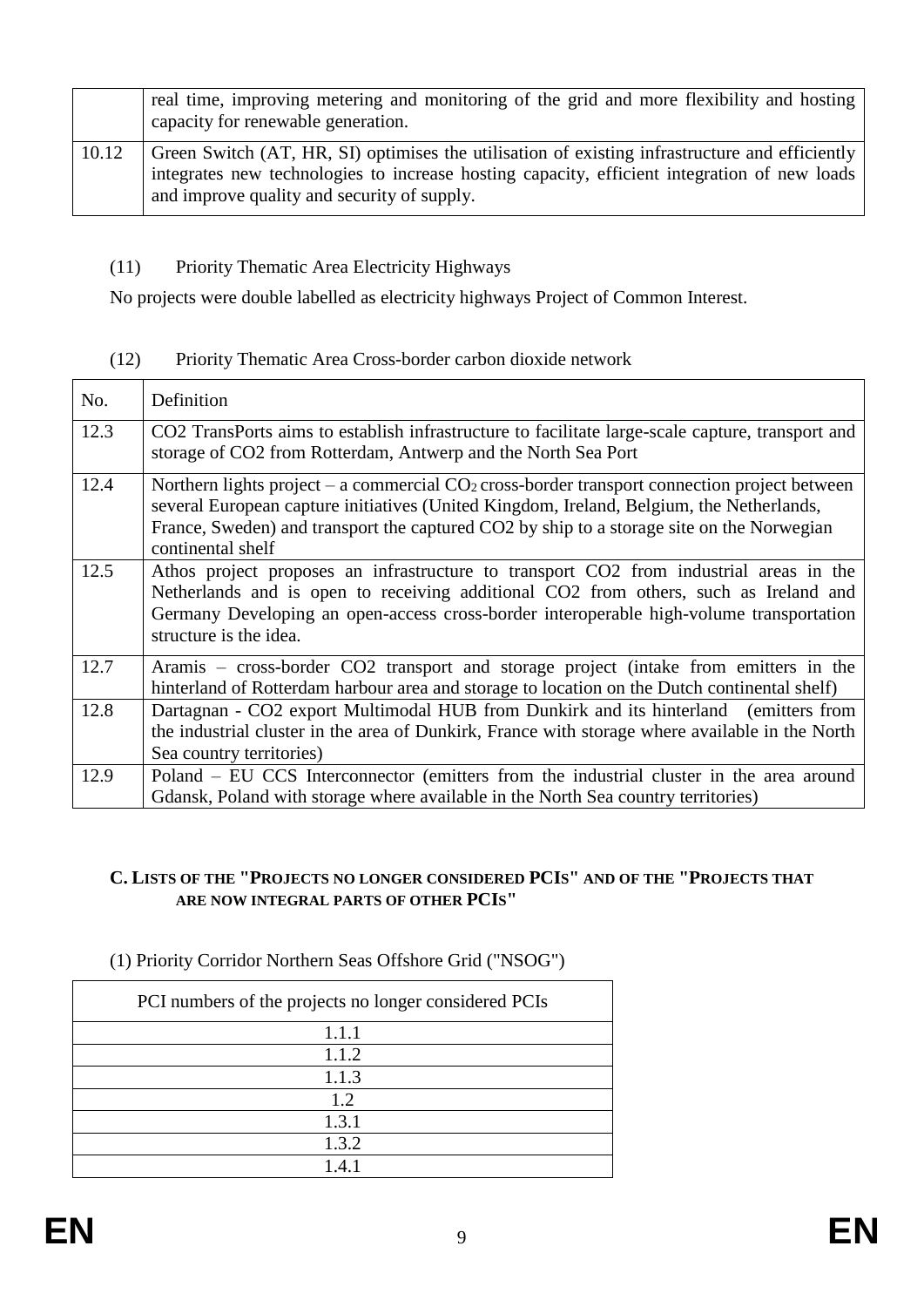| 1.4.2               |
|---------------------|
| 1.4.3               |
| 1.5                 |
| 1.7.1               |
| 1.7.2               |
| 1.7.3               |
| 1.7.4               |
| 1.7.5               |
| 1.8                 |
| 1.9.1               |
| 1.9.2               |
| 1.9.3               |
| 1.9.4               |
| 1.9.5               |
| 1.9.6               |
| 1.10.1              |
| 1.10.2              |
| 1.11.1              |
| 1.11.2              |
| 1.11.3              |
| 1.11.4              |
| $1.\overline{12.1}$ |
| 1.12.2              |
| 1.12.3              |
| 1.12.4              |
| 1.12.5              |
| 1.13                |
| 1.14                |
| 1.15                |
| 1.16                |
| 1.17                |
| 1.18                |
| 1.20                |
|                     |

(2) Priority Corridor North-South Electricity Interconnections in Western Europe ("NSI West Electricity")

| PCI numbers of the projects no longer considered PCIs |
|-------------------------------------------------------|
| 2.1                                                   |
| 2.2.1                                                 |
| 2.2.2                                                 |
| 2.2.3                                                 |
| 2.3.1                                                 |
| 2.3.2                                                 |
| 2.5.1                                                 |
| 2.5.2                                                 |
| 2.6                                                   |
| 2.8                                                   |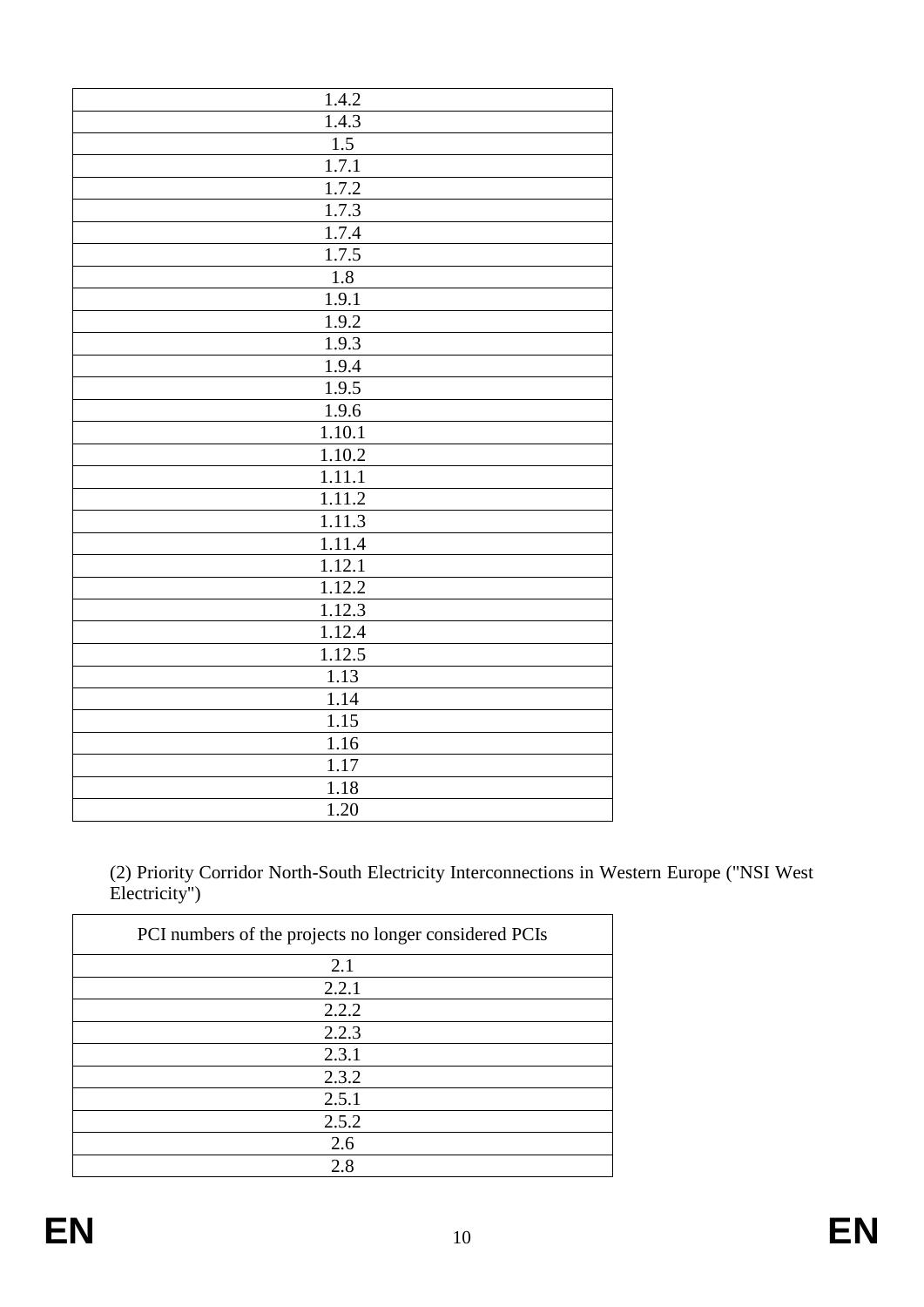| 2.11.1 |
|--------|
| 2.11.2 |
| 2.11.3 |
| 2.12   |
| 2.13.1 |
| 2.13.2 |
| 2.14   |
| 2.15.1 |
| 2.15.2 |
| 2.15.3 |
| 2.15.4 |
| 2.16.2 |
| 2.19   |
| 2.20   |
| 2.21   |
| 2.22   |
| 2.24   |
| 2.25.1 |
| 2.25.2 |
| 2.26   |
| 2.28.3 |
| 2.28.4 |
|        |

| Projects that are now integral parts of other PCIs |                                                        |
|----------------------------------------------------|--------------------------------------------------------|
| Original PCI number of the project                 | Number of a PCI in which the project is now integrated |
|                                                    | 3.1.4                                                  |

(3) Priority Corridor North-South Electricity Interconnections in Central Eastern and South Europe ("NSI East Electricity")

| PCI numbers of the projects no longer considered PCIs |
|-------------------------------------------------------|
| 3.1.3                                                 |
| 3.2.1                                                 |
| 3.2.3                                                 |
| 3.3                                                   |
| 3.4                                                   |
| 3.5.1                                                 |
| 3.5.2                                                 |
| 3.6.1                                                 |
| 3.6.2                                                 |
| 3.7                                                   |
| 3.8                                                   |
| 3.9                                                   |
| 3.11.5                                                |
| 3.13                                                  |
| 3.14.1                                                |
| 3.15.1                                                |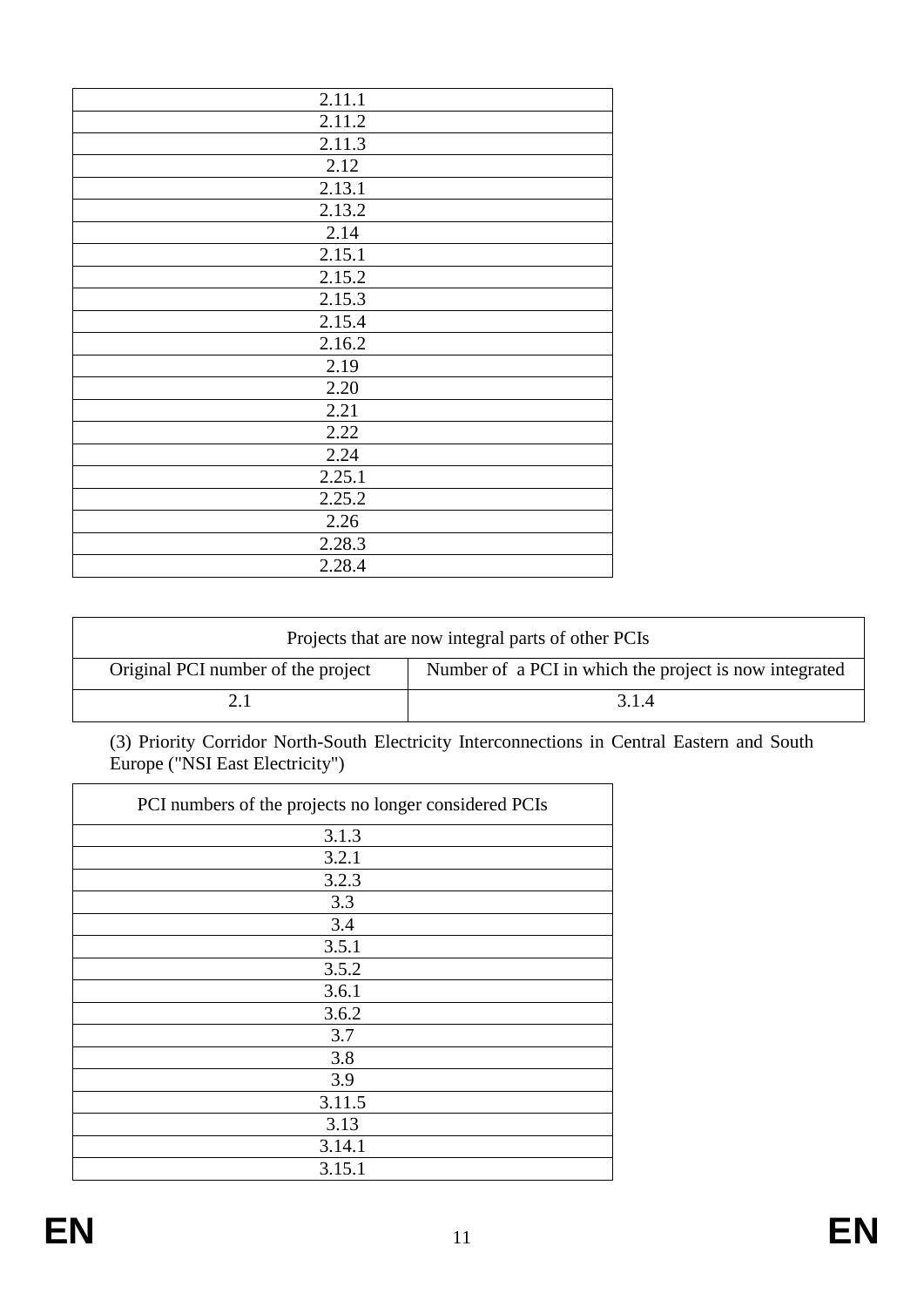| 3.15.2 |
|--------|
| 3.16   |
| 3.17   |
| 3.18.1 |
| 3.18.2 |
| 3.19.2 |
| 3.19.3 |
| 3.20.1 |
| 3.20.2 |
| 3.21   |
| 3.23   |
| 3.25   |
| 3.26   |

| Projects that are now integral parts of other PCIs |                                                        |
|----------------------------------------------------|--------------------------------------------------------|
| Original PCI number of the project                 | Number of a PCI in which the project is now integrated |
|                                                    | 2.33                                                   |

# (4) Priority Corridor Baltic Energy Market Interconnection Plan ("BEMIP Electricity")

| PCI numbers of the projects no longer considered PCIs |
|-------------------------------------------------------|
| 4.1                                                   |
| 4.2                                                   |
| 4.4.1                                                 |
| 4.5.1                                                 |
| 4.5.3                                                 |
| 4.5.4                                                 |
| 4.5.5                                                 |
| 4.7                                                   |
| 4.8.6                                                 |
| 4.8.11                                                |
| 4.8.12                                                |
| 4.8.17                                                |

| Projects that are now integral parts of other PCIs |                                                        |
|----------------------------------------------------|--------------------------------------------------------|
| Original PCI number of the project                 | Number of a PCI in which the project is now integrated |
| 4.3                                                | 4.8.9                                                  |
| 49                                                 | 4.8.9                                                  |

(5) Priority Corridor North-South Gas Interconnections in Western Europe ("NSI West Gas")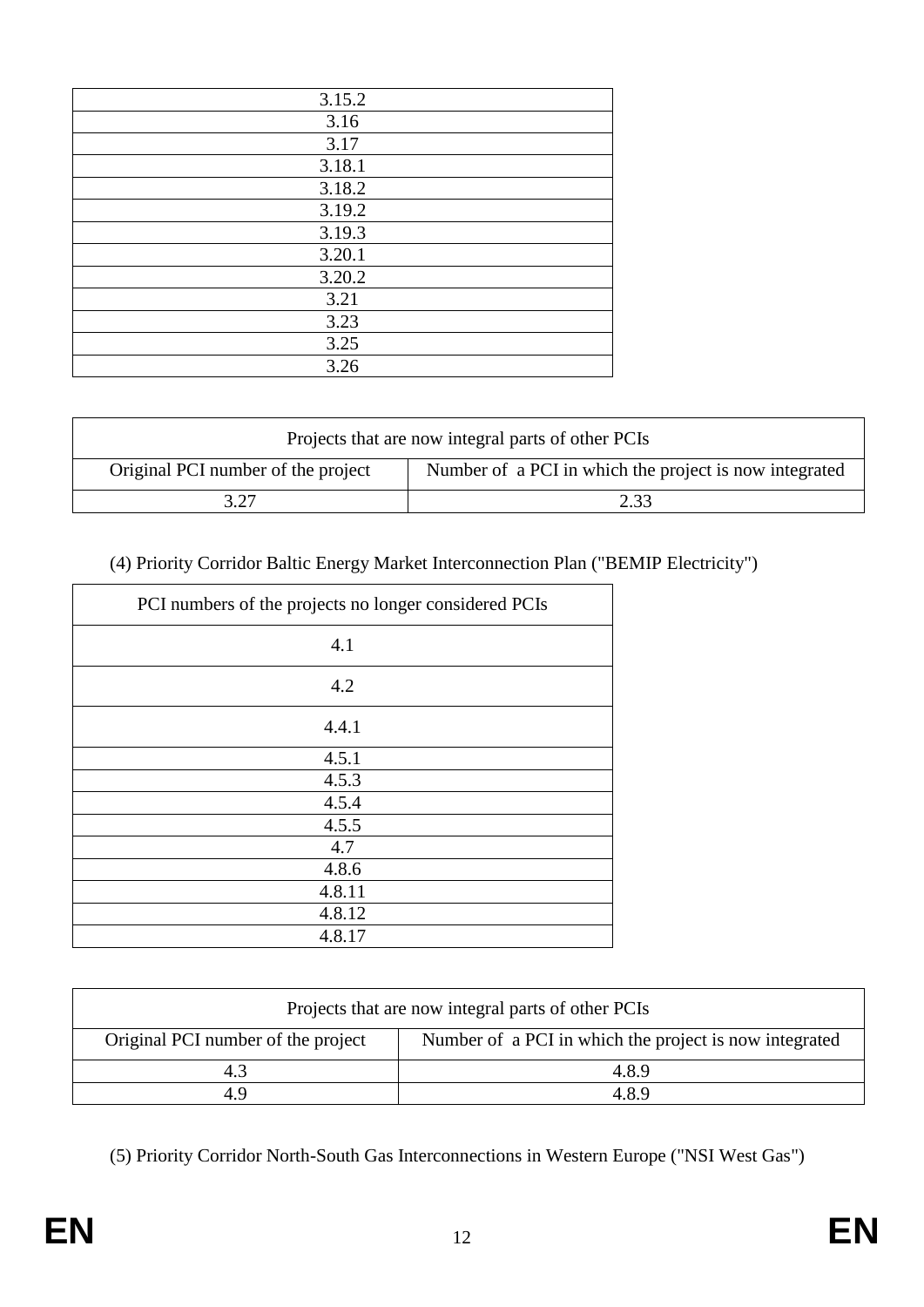| PCI numbers of the projects no longer considered PCIs |
|-------------------------------------------------------|
| 5.1.1                                                 |
| 5.1.2                                                 |
| 5.1.3                                                 |
| 5.2                                                   |
| 5.3                                                   |
| 5.4.1                                                 |
| 5.4.2                                                 |
| 5.5.1                                                 |
| 5.5.2                                                 |
| 5.6                                                   |
| 5.7.1                                                 |
| 5.7.2                                                 |
| 5.9                                                   |
| $\overline{5.12}$                                     |
| 5.13                                                  |
| 5.14                                                  |
| 5.15.1                                                |
| 5.15.2                                                |
| 5.15.3                                                |
| 5.15.4                                                |
| 5.15.5                                                |
| 5.16                                                  |
| 5.17.1                                                |
| 5.17.2                                                |
| 5.18                                                  |
| 5.20                                                  |
| 5.21                                                  |

| Projects that became integral parts of other PCIs |                                                        |
|---------------------------------------------------|--------------------------------------------------------|
| Original PCI number of the project                | Number of a PCI in which the project is now integrated |
| 5.8.1                                             | 5.5.2                                                  |
| 5.8.2                                             | 552                                                    |

(6) Priority Corridor North-South Gas Interconnections in Central Eastern and South Eastern Europe ("NSI East Gas")

| PCI numbers of the projects no longer considered PCIs |
|-------------------------------------------------------|
| 6.2.1                                                 |
| 6.2.2                                                 |
| 6.3                                                   |
| 6.5.1                                                 |
| 6.5.3                                                 |
| 6.5.4                                                 |
| 655                                                   |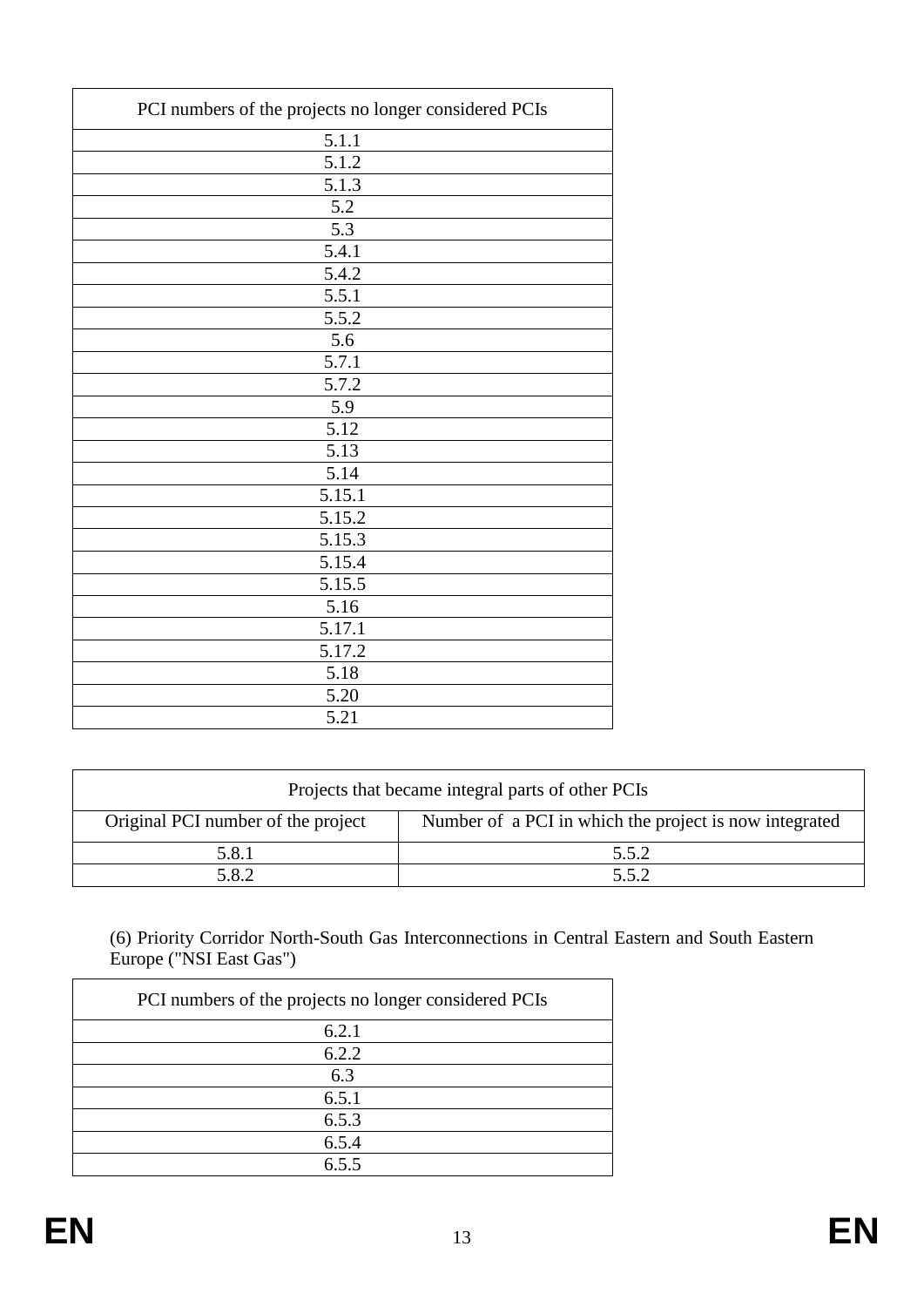| 6.7    |
|--------|
| 6.8.3  |
| 6.9.1  |
| 6.9.2  |
| 6.9.3  |
| 6.11   |
| 6.12   |
| 6.16   |
| 6.17   |
| 6.19   |
| 6.20.1 |
| 6.20.5 |
| 6.20.6 |
| 6.21   |
| 6.22.1 |
| 6.22.2 |
| 6.23   |
| 6.24.1 |
| 6.25.2 |
|        |

| Projects that are now integral parts of other PCIs |                                                        |
|----------------------------------------------------|--------------------------------------------------------|
| Original PCI number of the project                 | Number of a PCI in which the project is now integrated |
| 6.1.1                                              | 6.2.10                                                 |
| 6.1.2                                              | 6.2.11                                                 |
| 6.1.3                                              | 6.2.11                                                 |
| 6.1.4                                              | 6.2.11                                                 |
| 6.1.5                                              | 6.2.11                                                 |
| 6.1.6                                              | 6.2.11                                                 |
| 6.1.7                                              | 6.2.11                                                 |
| 6.1.8                                              | 6.2.2                                                  |
| 6.1.9                                              | 6.2.11                                                 |
| 6.1.10                                             | 6.2.2                                                  |
| 6.1.11                                             | 6.2.2                                                  |
| 6.1.12                                             | 6.2.12                                                 |
| 6.2.3                                              | 6.2.2                                                  |
| 6.2.4                                              | 6.2.2                                                  |
| 6.2.5                                              | 6.2.2                                                  |
| 6.2.6                                              | 6.2.2                                                  |
| 6.2.7                                              | 6.2.2                                                  |
| 6.2.8                                              | 6.2.2                                                  |
| 6.2.9                                              | 6.2.2                                                  |
| 6.5.2                                              | 6.5.6                                                  |
| 6.6                                                | 6.26.1                                                 |
| 6.8.4                                              | 6.25.4                                                 |
| 6.13.1                                             | 6.24.4                                                 |
| 6.13.2                                             | 6.24.4                                                 |
| 6.13.3                                             | 6.24.4                                                 |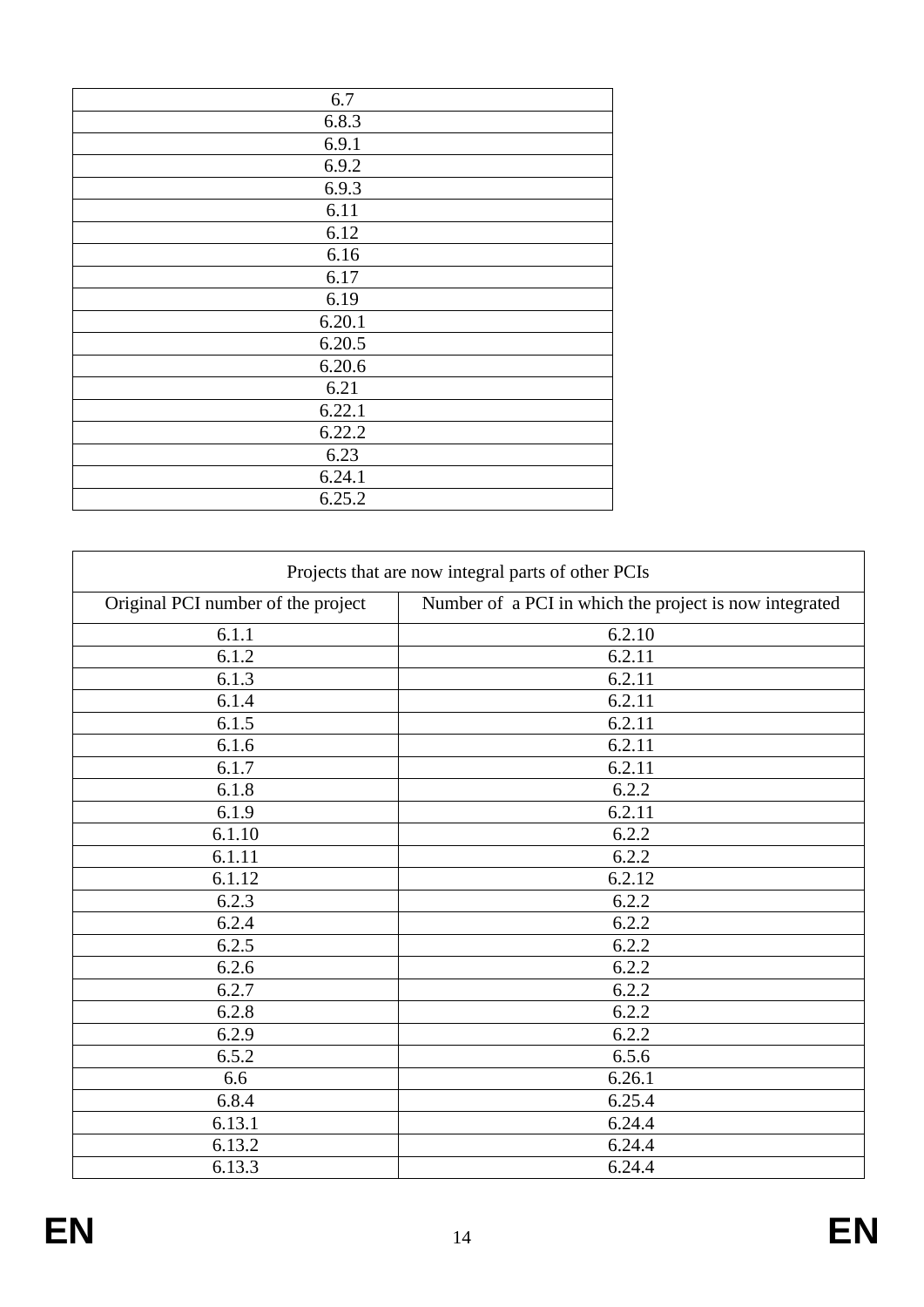| 6.14   | 6.24.1  |
|--------|---------|
| 6.15.1 | 6.24.10 |
| 6.15.2 | 6.24.10 |
| 6.18   | 7.3.4   |
| 6.24.2 | 6.24.1  |
| 6.24.3 | 6.24.1  |
| 6.24.5 | 6.24.4  |
| 6.24.6 | 6.24.4  |
| 6.24.7 | 6.24.4  |
| 6.24.8 | 6.24.4  |
| 6.24.9 | 6.24.4  |
| 6.25.3 | 6.24.10 |
| 6.26.2 | 6.26.1  |
| 6.26.3 | 6.26.1  |
| 6.26.4 | 6.26.1  |
| 6.26.5 | 6.26.1  |
| 6.26.6 | 6.26.1  |

(7) Priority Corridor Southern Gas Corridor ("SGC")

| PCI numbers of the projects no longer considered PCIs |
|-------------------------------------------------------|
| 7.1.1                                                 |
| 7.1.2                                                 |
| 7.1.3                                                 |
| 7.1.5                                                 |
| 7.1.7                                                 |
| 7.2.1                                                 |
| 7.2.2                                                 |
| 7.2.3                                                 |
| 7.4.1                                                 |
| 7.4.2                                                 |

| Projects that are now integral parts of other PCIs |                                                        |
|----------------------------------------------------|--------------------------------------------------------|
| Original PCI number of the project                 | Number of a PCI in which the project is now integrated |
| 7.1.6                                              | 7.1.3                                                  |
| 7.1.4                                              | 7.3.3                                                  |
| 732                                                | 75                                                     |

(8) Priority Corridor Baltic Energy Market Interconnection Plan in Gas ("BEMIP Gas")

| PCI numbers of the projects no longer considered PCIs |
|-------------------------------------------------------|
| 8.1.2.1                                               |
| 8.1.2.2                                               |
| 8123                                                  |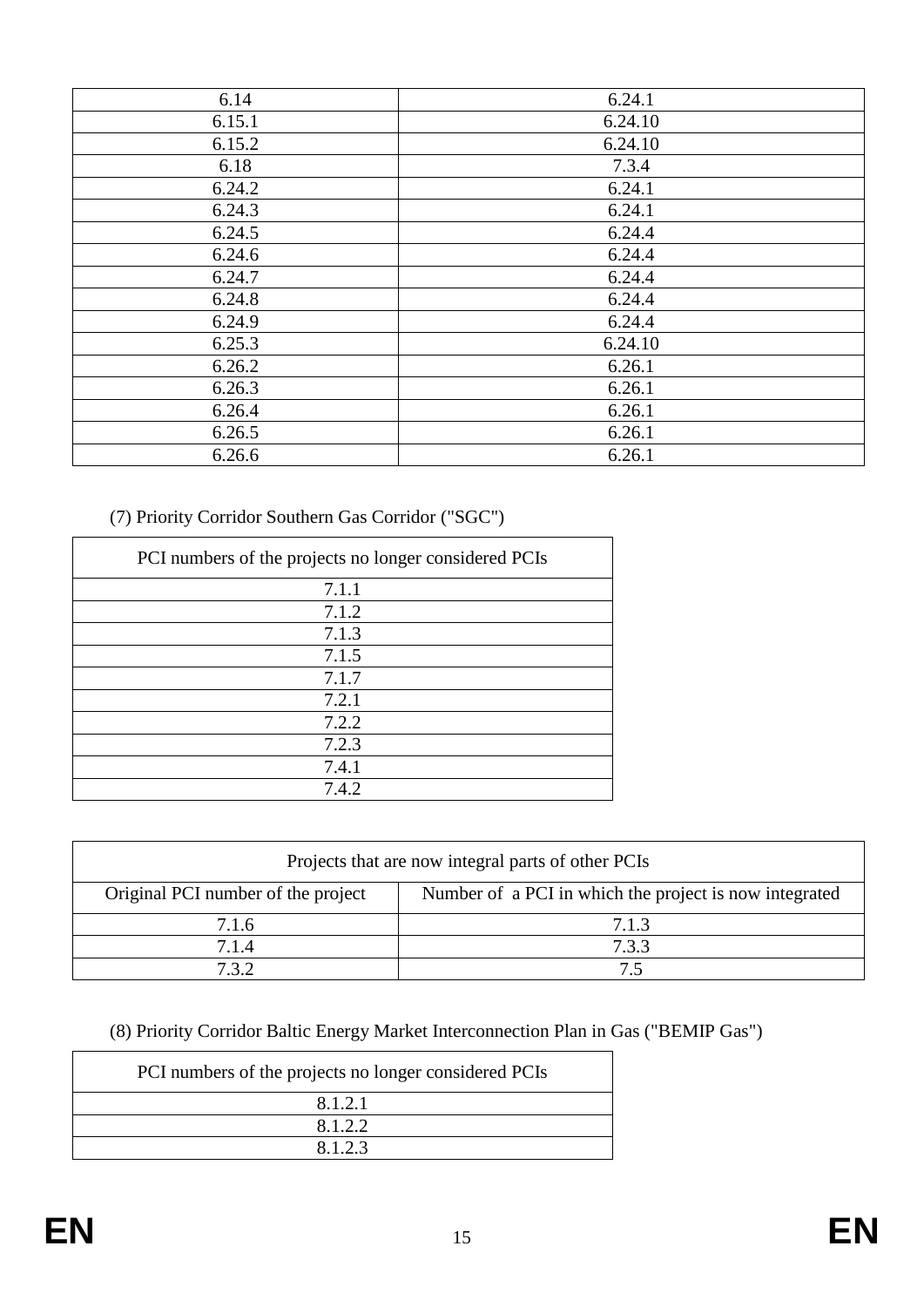| 8.1.2.4        |
|----------------|
| 8.2.3          |
| 8.4            |
| 8.5            |
| 8.6            |
| $\overline{R}$ |

(9) Priority Corridor Oil Supply Connections in Central Eastern Europe ("OSC")

| PCI numbers of the projects no longer considered PCIs |
|-------------------------------------------------------|
| 9.1                                                   |
| 9.2                                                   |
| 9.3                                                   |
| 9.4                                                   |
| 9.5                                                   |
| 96                                                    |

(10) Priority Thematic Area Smart Grids Deployment

| PCI numbers of the projects no longer considered PCIs |
|-------------------------------------------------------|
| 10.1                                                  |
| 10.2                                                  |
| 10.3                                                  |
| 10.5                                                  |
| 10.6                                                  |
| 10.8                                                  |
| 10 9                                                  |

# (11) Priority Thematic Area Electricity Highways

| PCI numbers of the projects no longer considered PCIs |
|-------------------------------------------------------|
| 1.3                                                   |
| 1.5                                                   |
| 1.6                                                   |
| 1.7                                                   |
| 1.8                                                   |
| 1.10                                                  |
| 1.14                                                  |
| 1.15                                                  |
| 1.16                                                  |
| 1.20                                                  |
| 2.13                                                  |

(12) Priority Thematic Cross-border carbon dioxide network

| PCI numbers of the projects no longer considered PCIs |  |
|-------------------------------------------------------|--|
| 12.1                                                  |  |